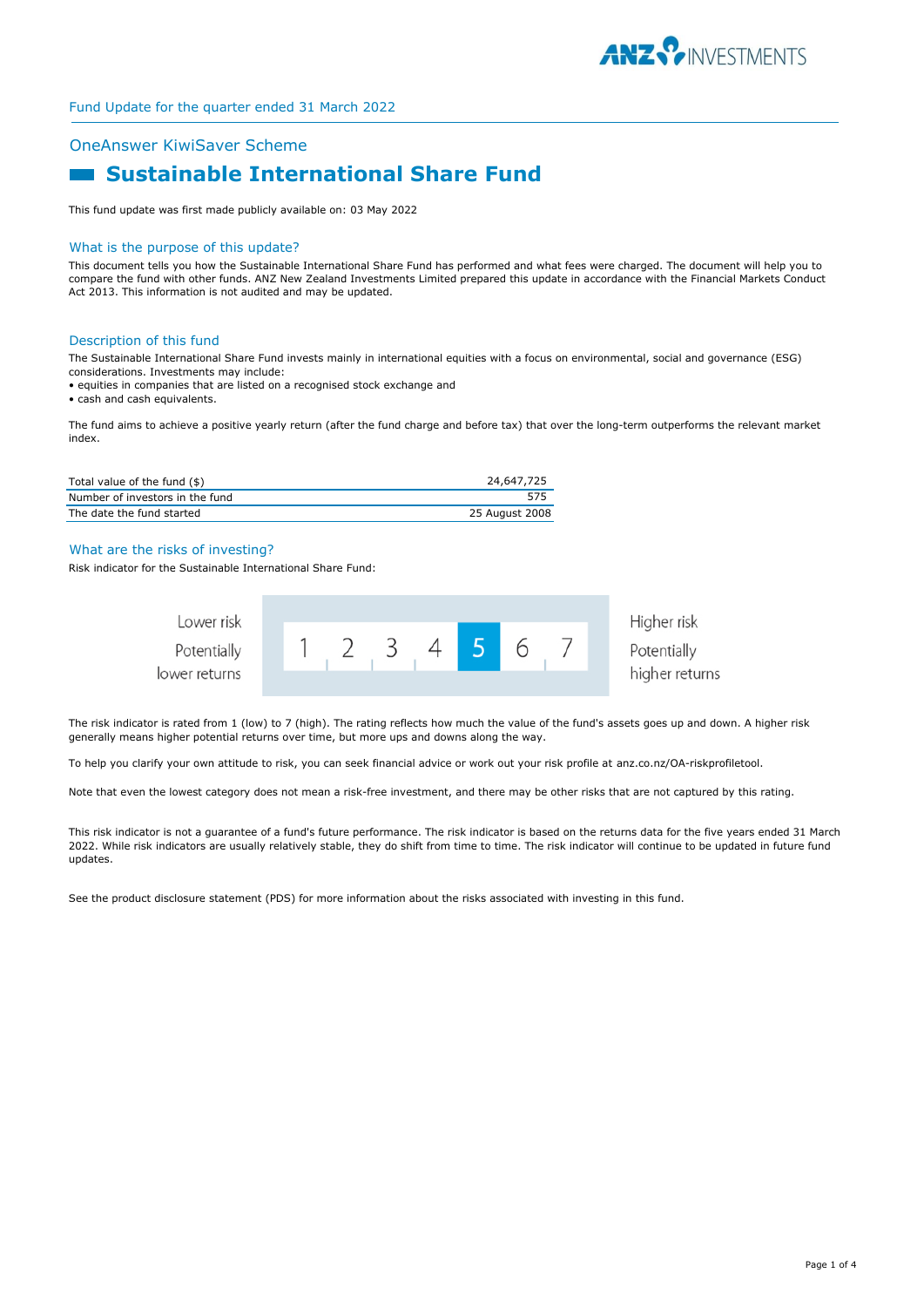# How has the fund performed?

|                                               | Average over past<br>five years | Past year |
|-----------------------------------------------|---------------------------------|-----------|
| Annual return                                 |                                 |           |
| (after deductions for charges and tax)        | 15.00%                          | 11.70%    |
| Annual return                                 |                                 |           |
| (after deductions for charges but before tax) | 16.33%                          | 13.51%    |
| Market index annual return                    |                                 |           |
| (reflects no deduction for charges and tax)   | 10.81%                          | 10.37%    |

The market index annual return shows the return of the MSCI World (ex Australia) Index with net dividends reinvested (New Zealand dollar).

Additional information about the market index is available in the statement of investment policy and objectives on the offer register at www.discloseregister.companiesoffice.govt.nz.



## **Annual return graph**

This shows the return after fund charges and tax for each of the last 10 years ending 31 March. The last bar shows the average annual return for the last 10 years, up to 31 March 2022.

**Important:** This does not tell you how the fund will perform in the future.

Returns in this update are after tax at the highest prescribed investor rate (PIR) of tax for an individual New Zealand resident. Your tax may be lower.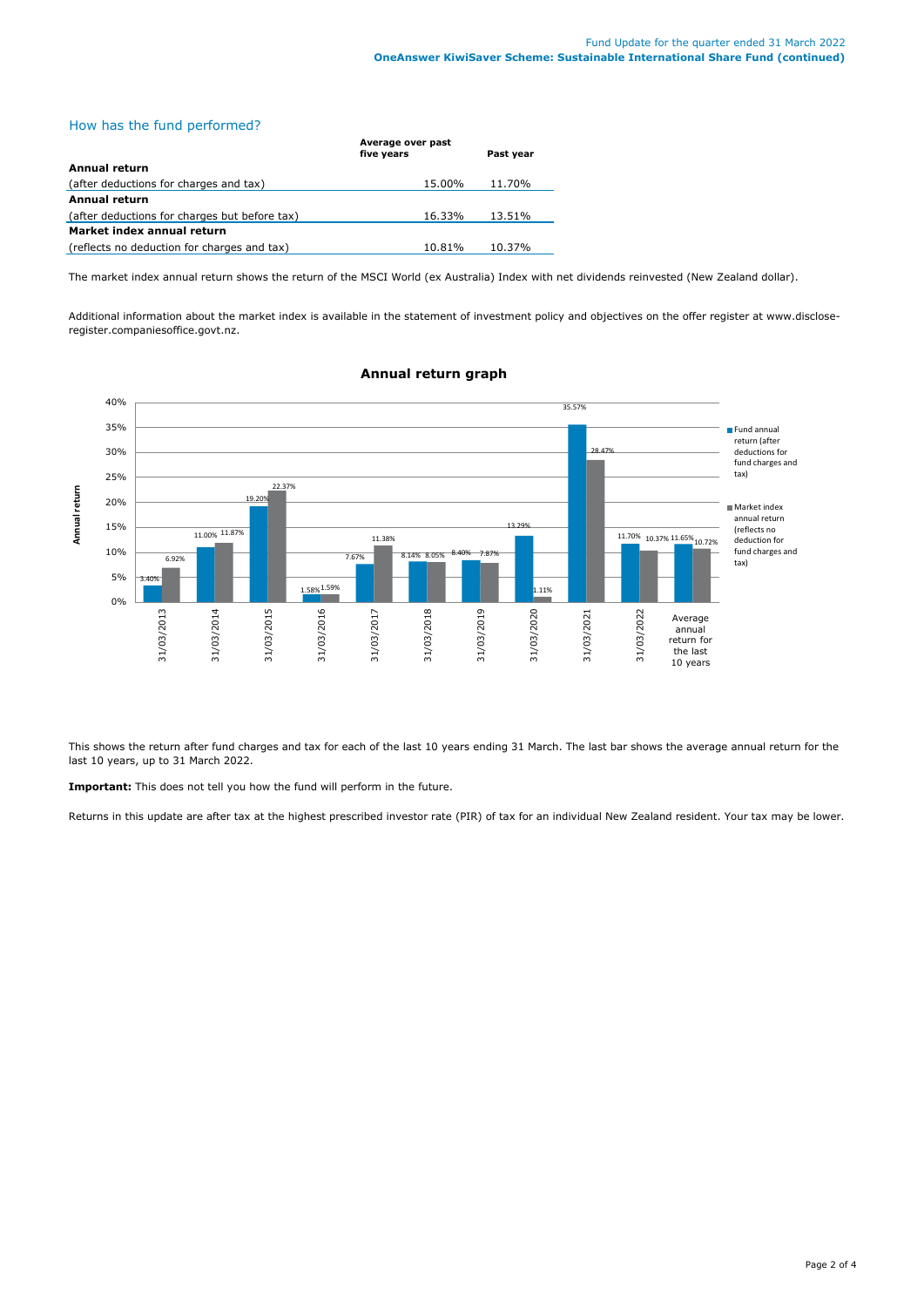## What fees are investors charged?

Investors in the Sustainable International Share Fund are charged fund charges. In the year to 31 March 2021 these were:

|                                                    | % of net asset value |
|----------------------------------------------------|----------------------|
| Total fund charges <sup>1*</sup>                   | 1.39%                |
| Which are made up of:                              |                      |
| <b>Total management and administration charges</b> | 1.39%                |
| Including:                                         |                      |
| Manager's basic fee                                | 1.15%                |
| Other management and administration charges        | 0.24%                |
| Total performance based fees                       | $0.00\%$             |
|                                                    |                      |
|                                                    |                      |

|                             | Dollar amount per investor |  |
|-----------------------------|----------------------------|--|
| <b>Other charges</b>        |                            |  |
| Membership fee <sup>2</sup> | \$18                       |  |

\*The manager expects that the fund charges for the next scheme year will be less than the fund charges disclosed in this fund update because effective 28 June 2021 the manager's basic fee was reduced from 1.15% to 0.85% per year and the maximum 'other management and administration charges' that may be charged reduced to 0.11% per year.

Investors are not currently charged individual action fees for specific actions or decisions (for example, for withdrawing from or switching funds). See the PDS for more information about Scheme fees.

Small differences in fees and charges can have a big impact on your investment over the long term.

#### Example of how this applies to an investor

Sarah had \$10,000 in the fund at the start of the year and did not make any further contributions. At the end of the year, Sarah received a return after fund charges were deducted of \$1,170 (that is 11.70% of her initial \$10,000). Sarah also paid \$9.00 in other charges. This gives Sarah a total return after tax of \$1,161.00 for the year.

# What does the fund invest in?

# **Actual investment mix<sup>3</sup> Target investment mix<sup>3</sup>**

This shows the types of assets that the fund invests in. This shows the mix of assets that the fund generally intends to invest in.